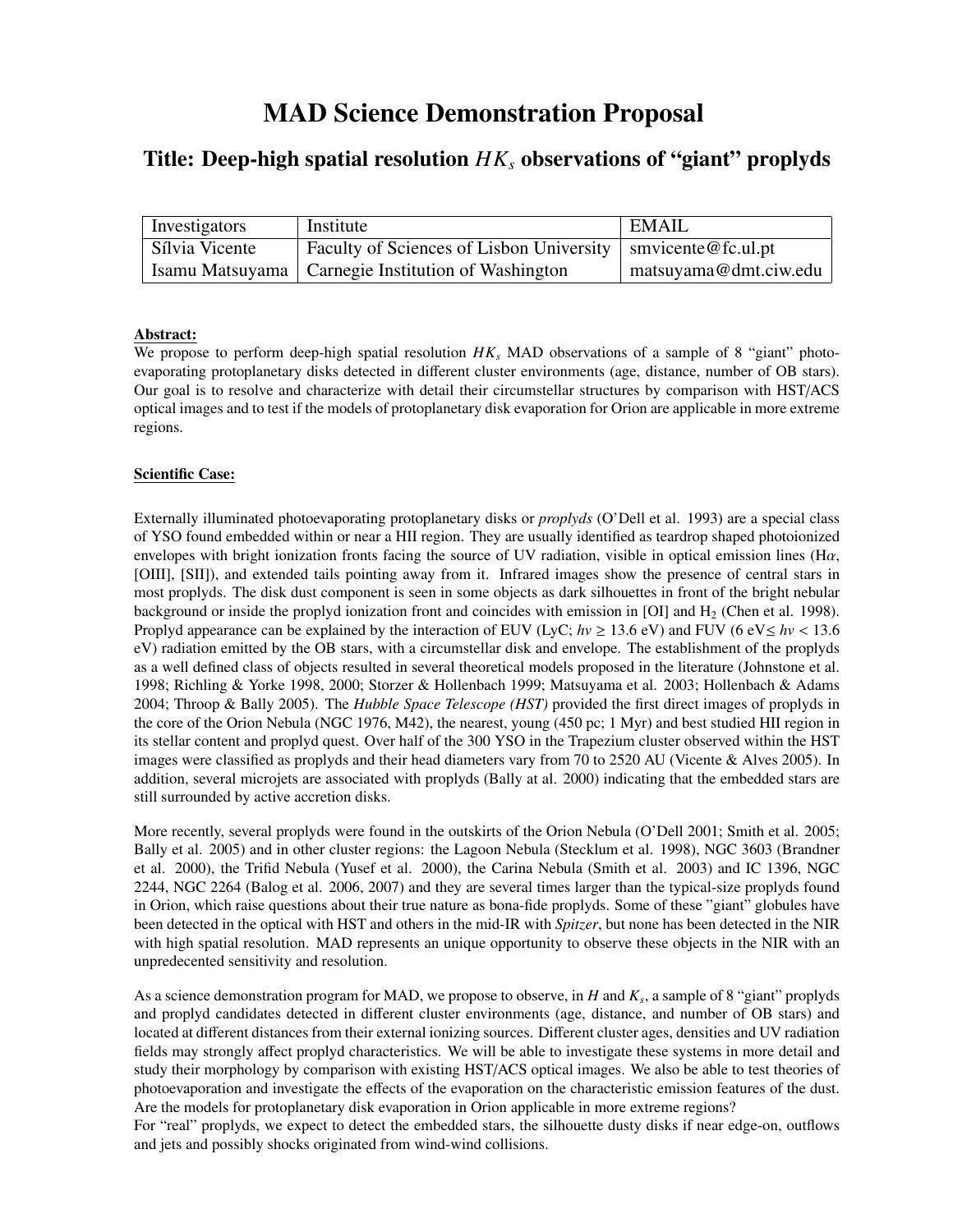## *The PI has extensive experience in reducing and analyzing AO near-IR data from the ESO NAOS-CONICA instrument and the CoI, Isamu Matsuyama is an expert on the theory of protoplanetary disk photoevaporation.*

In an externally irradiated environment, the object circumstellar gas is heated and ionized creating an ionization front that is bright in hydrogen recombination lines like H $\alpha$  (0.656  $\mu$ m), Pa $\beta$  (1.282  $\mu$ m, *J*), Pa $\alpha$  (1.875  $\mu$ m), Br $\gamma$  $(2.1654 \,\mu \text{m}, K_s)$  and Br $\alpha$  (4.05  $\mu$ m, *L'*) and other highly ionized species like [OIII] (0.502  $\mu$ m), [NII] (0.658  $\mu$ m) and [SII] (0.673  $\mu$ m) in the optical Lets and outflows produce shock-excited NIR emissio and [SII] (0.673  $\mu$ m) in the optical. Jets and outflows produce shock-excited NIR emission lines of [FeII] (1.26  $\mu$ m,  $J$ ; 1.64  $\mu$ m, *H*) and H<sub>2</sub> (1-0)S(1) (2.12  $\mu$ m,  $K_s$ ). In addition, the evaporating gas drags small particles of dust into the proplyd photoevaporative flow that will be heated and eventually destroyed by EUV and FUV stellar radiation and trapped  $Ly\alpha$  photons. These small particles will emit in the NIR and are also entrained in the outflows and jets.

Our targets are located in the South of the Orion Nebula (450 pc, O6 star, ∼ 1 Myr), NCG 2244 (1.5 Kpc, O5 star, 4 Myr), NGC 2264 (800 pc, O7 star, 4 Myr), NGC 3372 (2.8 Kpc, several O stars, 1-3 Myr) and NGC 3603 (6-7 Kpc, several O stars, 2-3 Myr). In Orion are 3 giant proplyds and their associated Herbig-Haro flows: 181-826 + HH540, 253-1536 + HH668, 216-0939 + HH667 (sizes from 800 to 1200 AU) and a small pure silhouette disk 295-606 which is included in this list because of its good MAD GS asterism. They are described in detail in Smith et al. 2005 and Bally et al. 2005. The proplyds in NCG 2244 and NCG 2264 were discovered by Balog et al. 2006 in *Spitzer* 8 and 24 µm images which are still the only images published of these objects. In the target list, I have included a second field (field 2) for each one of these clusters, which are potential "proplyd" regions as described in Balog et al. 2007. The proplyd in NGC 3372 is in Smith et al. 2003 list and NGC 3603 field holds the proplyd 1 and proplyd 2 objects described in Brandner et al. 2000.

*For the most interesting objects, with close enough bright guide stars, a follow-up study using narrow-band imaging and spectroscopy with NACO, SINFONI and VISIR is planned.*

| <b>Target</b>          | RA         | DEC        | Filter | <b>Magnitudes</b> | <b>Total integration</b> | Field    |
|------------------------|------------|------------|--------|-------------------|--------------------------|----------|
|                        |            |            |        |                   | $time$ (sec)             | (arcmin) |
| $181 - 826 + HH540$    | 05 35 18.1 | $-0.52826$ | H Ks   | $Ks = 13 - 20$    | 1350 each                |          |
| $253 - 1536 + HH668$   | 05 35 25.3 | $-0.51535$ | H Ks   | $Ks = 13-20$      | $1350$ each              |          |
| $216-0939 + HH667$     | 05 35 21.6 | $-050939$  | H Ks   | $Ks = 13-20$      | $1200$ each              |          |
| $295-606$ (silhouette) | 05 35 29.5 | $-0.52606$ | H Ks   | $Ks = 13-20$      | $1200$ each              |          |
| NGC $2244 - prop$      | 06 31 54.7 | 04 54 25   | H Ks   | $Ks = 13-20$      | 1350 each                |          |
| NGC 2244 - field 2     | 06 31 55.6 | 04 56 34   | H Ks   | $Ks = 13-20$      | 630 each                 |          |
| NGC 2264 - prop        | 06 41 01.9 | 09 52 39   | H Ks   | $Ks = 13-20$      | $1350$ each              |          |
| NGC 2264 - field 2     | 06 40 58.5 | 09 53 57   | H Ks   | $Ks = 13-20$      | $630$ each               |          |
| NGC 3372               | 10 46 32.8 | $-600353$  | H Ks   | $Ks = 13 - 20$    | $1500$ each              |          |
| NGC 3603               | 11 15 15   | $-611556$  | H Ks   | $Ks = 13 - 20$    | $1200$ each              |          |

### Targets and integration time

#### Guide stars list and positions

| Target: 181-826 + HH540  |                       |               |       |
|--------------------------|-----------------------|---------------|-------|
|                          | $\mathbf{RA}''_{rel}$ | $DEC''_{rel}$ | V Mag |
| GS <sub>1</sub>          | $+49$                 | $+115$        | 12.4  |
| GS2                      | $+122$                | $-31$         | 8.53  |
| GS <sub>3</sub>          | $+124$                | $+45$         | 11.22 |
| <b>SKY</b>               | -60                   | $-180$        |       |
| Target: 253-1536 + HH668 |                       |               |       |
|                          | RA''<br>rel           | $DEC''_{rel}$ | V Mag |
| GS1                      | $+17$                 | $+25$         | 11.55 |
| GS <sub>2</sub>          | $+83$                 | -88           | 7.58  |
| GS <sub>3</sub>          | $-102$                | -63           | 13.0  |
| SKY                      | -140                  | $+150$        |       |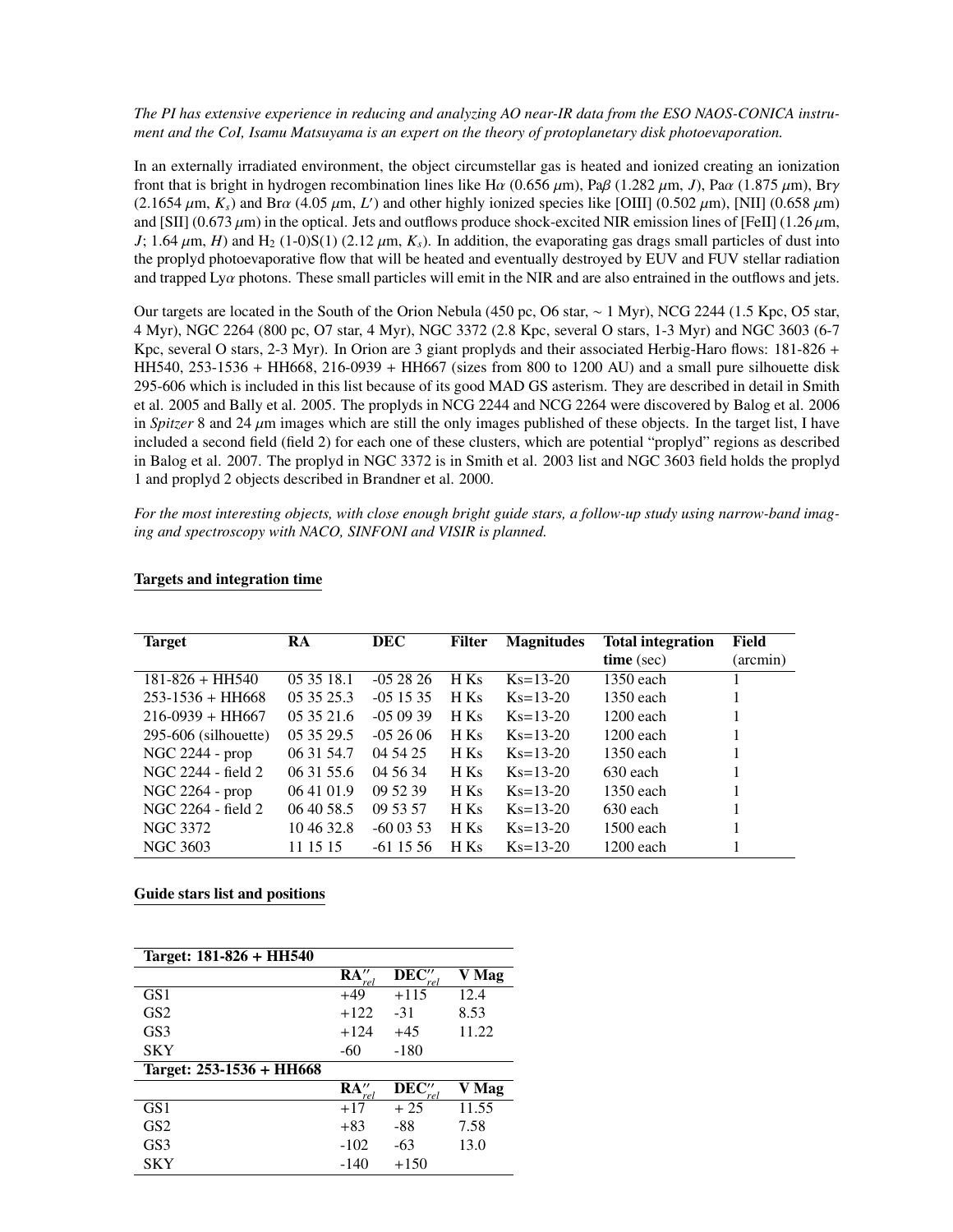| Target: 216-0939 + HH667                                                                     |                                         |                                     |                                          |
|----------------------------------------------------------------------------------------------|-----------------------------------------|-------------------------------------|------------------------------------------|
|                                                                                              | $\overline{\mathbf{RA}''_{rel}}$        | $\overline{\text{DEC}''_{rel}}$     | V Mag                                    |
| GS1                                                                                          | $-5$                                    | $+25$                               | 9.79                                     |
| GS <sub>2</sub>                                                                              | $+73$                                   | $+64$                               | 12.03                                    |
| GS3                                                                                          | $+81$                                   | $-89$                               | 12.74                                    |
| Target: 295-606 (silhouette)                                                                 |                                         |                                     |                                          |
|                                                                                              | $\overline{\mathbf{RA}''_{rel}}$        | $DEC''_{rel}$                       | V Mag                                    |
| GS1                                                                                          | $+40$                                   | $+52$                               | 8.18                                     |
| GS <sub>2</sub>                                                                              | $+45$                                   | $-67$                               | 6.40                                     |
| GS3                                                                                          | $-61$                                   | $-101$                              | 11.22                                    |
| Target: NGC 2244 - prop                                                                      |                                         |                                     |                                          |
|                                                                                              | $\mathbf{RA}''_{rel}$                   | DEC''                               | V Mag                                    |
| GS <sub>1</sub>                                                                              | $+60$                                   | $+86$                               | 9.91                                     |
| GS <sub>2</sub>                                                                              | $+43$                                   | $-92$                               | 9.13                                     |
| GS3                                                                                          | $-106$                                  | $-10$                               | 11.18                                    |
| GS4                                                                                          | $-38$                                   | $+110$                              | 11.36                                    |
|                                                                                              |                                         |                                     |                                          |
| Target: NGC 2244 - field 2                                                                   | RA''                                    |                                     |                                          |
|                                                                                              |                                         | $\mathbf{DEC}_{rel}^{\prime\prime}$ | V Mag<br>6.69                            |
| GS1<br>GS <sub>2</sub>                                                                       | 0<br>$-5$                               | 0                                   |                                          |
|                                                                                              |                                         | $-43$                               | 11.61                                    |
| GS3                                                                                          | $-45$                                   | $-21$                               | 11.36                                    |
| GS4                                                                                          | $-41$                                   | $+32$                               | 11.50                                    |
| GS5                                                                                          | $+53$                                   | $-16$                               | 10.79                                    |
| GS <sub>6</sub>                                                                              | $-52$                                   | $-40$                               | 9.13                                     |
| GS7                                                                                          | $+51$                                   | $-57$                               | 9.91                                     |
| GS <sub>8</sub>                                                                              | $+33$                                   | $+76$                               | 10.95                                    |
| Target: NGC 2264 - prop                                                                      |                                         |                                     |                                          |
|                                                                                              | $R\overline{A''}$<br>rel                | $\overline{\text{DEC}''_{rel}}$     | V Mag                                    |
| GS1                                                                                          | 0                                       | $+10$                               | 8.71                                     |
| GS <sub>2</sub>                                                                              | $-27$                                   | $-23$                               | 9.73                                     |
| GS3                                                                                          | $+37$                                   | $-46$                               | 12.07                                    |
| GS4                                                                                          | $+6$                                    | $-48$                               | 12.40                                    |
| GS5                                                                                          | $-48$                                   | $+72$                               | 4.69                                     |
| Target: NGC 2264 - field 2                                                                   |                                         |                                     |                                          |
|                                                                                              | RA''                                    | DEC''<br>rel                        | V Mag                                    |
| $\overline{GS1}$                                                                             | 0                                       | -23                                 | 4.69                                     |
| GS2                                                                                          | $+47$                                   | -80                                 | 8.71                                     |
| GS3                                                                                          | $+11$                                   | $+60$                               | 11.98                                    |
| GS4                                                                                          | $+90$                                   | $+37$                               | 9.73                                     |
|                                                                                              |                                         |                                     |                                          |
|                                                                                              | $+85$                                   | $+30$                               | 10.13                                    |
|                                                                                              |                                         |                                     |                                          |
|                                                                                              |                                         |                                     |                                          |
|                                                                                              | $\overline{\mathbf{RA}''}_{rel}$<br>0.0 | $DEC''_{rel}$<br>$-33$              | 9.62                                     |
|                                                                                              | 0.0                                     | $+15$                               | 11.91                                    |
|                                                                                              | $+7$                                    | $-95$                               | 11.67                                    |
|                                                                                              |                                         |                                     |                                          |
| GS5<br>Target: NGC 3372<br>GS1<br>GS <sub>2</sub><br>GS3<br>Target: NGC 3603 - prop1 + prop2 | RA''                                    |                                     |                                          |
|                                                                                              |                                         | $DEC''_n$                           |                                          |
| GS1                                                                                          | $-43$                                   | $-10$                               | $\overline{\bf V}$ Mag<br>V Mag<br>11.43 |
| GS <sub>2</sub><br>GS3                                                                       | $-55$<br>$+60$                          | $+15$<br>$+58$                      | 6.11<br>10.87                            |